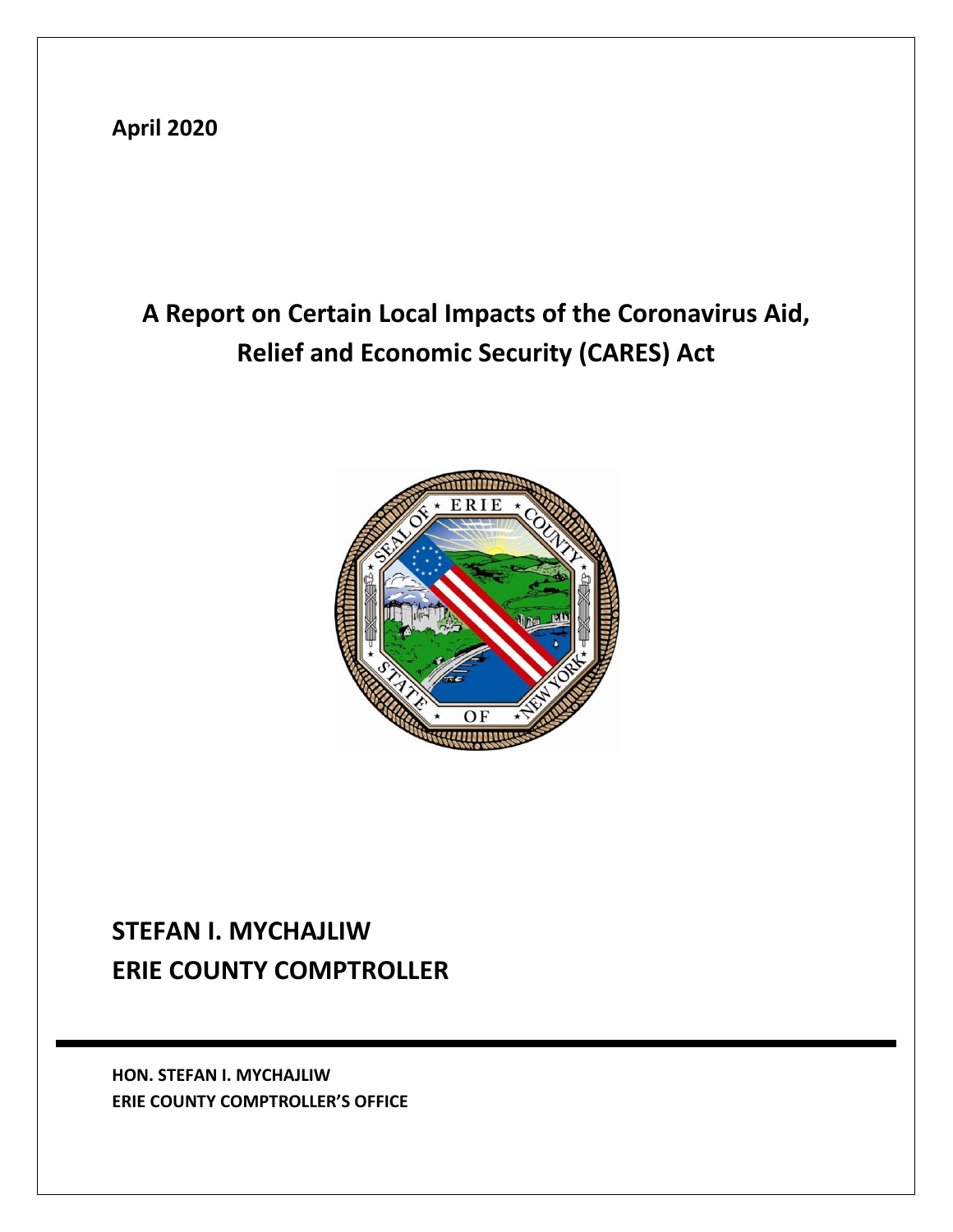**DIVISION OF AUDIT & CONTROL 95 FRANKLIN STREET BUFFALO, NEW YORK 14202**

**April 7, 2020**

Erie County Legislature 92 Franklin Street 4<sup>th</sup> Floor Buffalo, New York 14202

Dear Honorable Members:

On March 25, 2020, the United States Senate passed the "Coronavirus Aid, Relief and Economic Security Act" (CARES) as amended. The United States House of Representatives approved the measure on the following day, and the bill was signed into law on March 27, 2020.

The CARES act is the largest relief act in United States history. It is the third relief measure passed to counter the physical and economic impacts of COVID-19, a coronavirus which originated in China, spread internationally, and whose epicenter in the United States is currently New York State. As a result of the virus, many non-essential businesses in the United States have shut down as social distancing measures have been implemented to curtail the spread of the virus. As a result of these shutdowns, businesses have stalled, resulting in employees losing income. The combination of business shutdowns and increasing unemployment have also impacted governments, as the costs of monitoring and combatting the virus have increased and revenue has decreased.

The effects of these impacts continue as social distancing measures continue to be enforced. Even after restrictions are eventually lifted, there will continue to be impacts as the nation, New York State and Erie County return to a state of normalcy. What was considered normal in February may not be part of the "new normal" in June, as some businesses may not survive the protracted shutdown and new businesses enter the marketplace to take their places.

In the meantime, the CARES act will have impacts on Erie County's residents, businesses and governments. The purpose of this report is to highlight certain aspects of the CARES act and briefly mention the impact of the measures.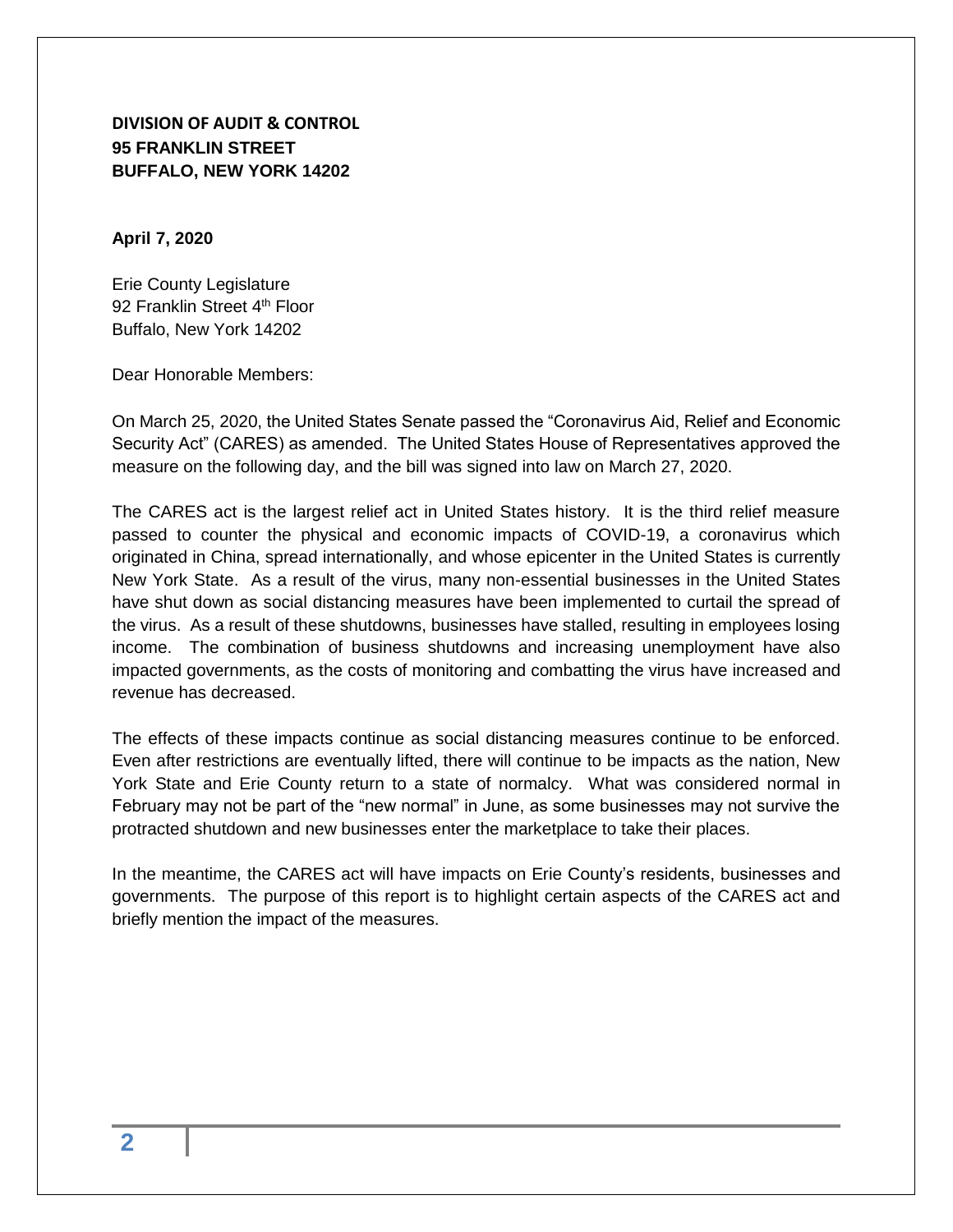### **Table of Contents**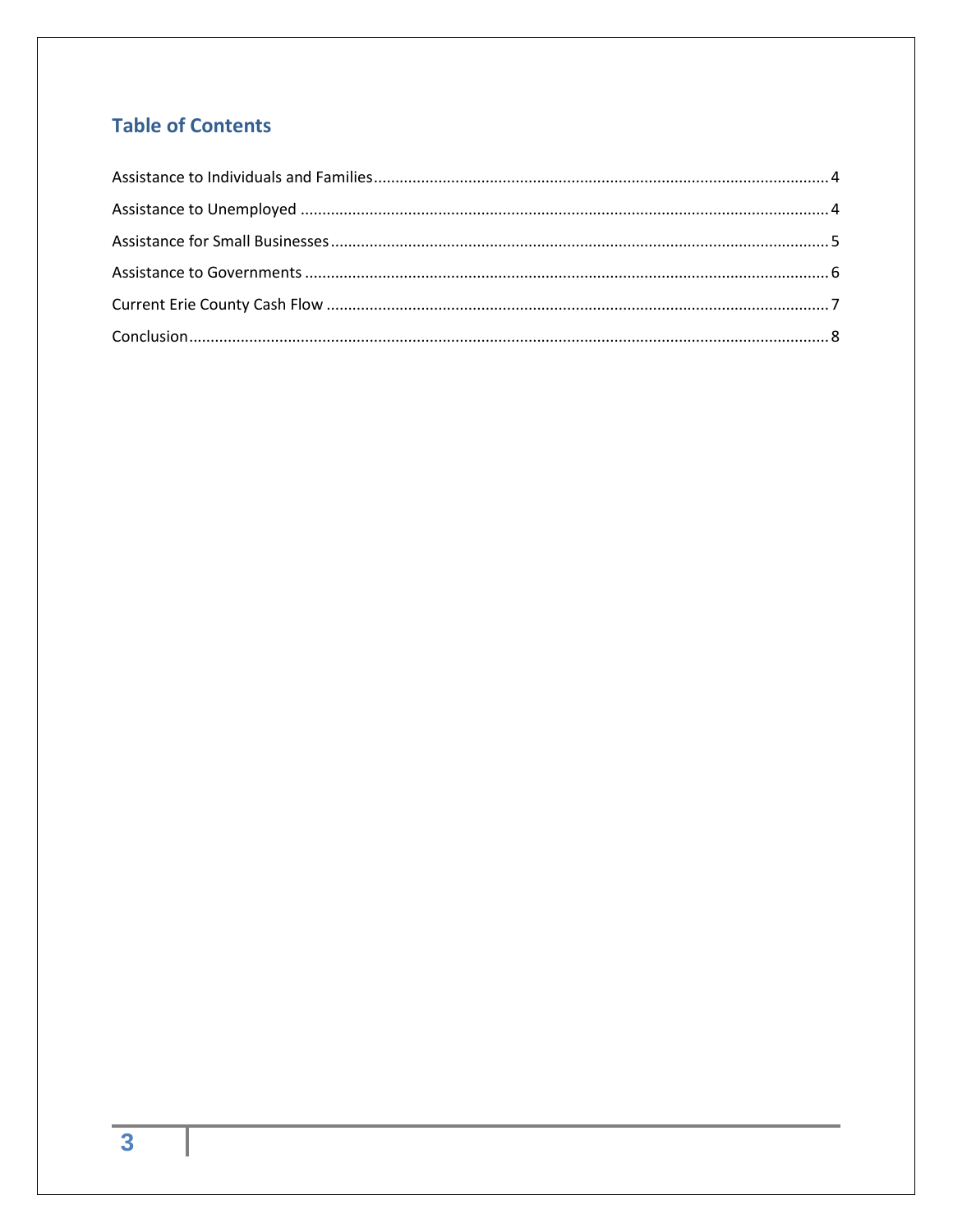#### <span id="page-3-0"></span>**Assistance to Individuals and Families**

The CARES Act provides for a one-time direct payment of \$1,200 per adult earning an adjusted gross income of \$75,000 or less. As such, a married couple filing jointly will be eligible for \$2,400 if their earnings are \$150,000 or less. An individual filing as the head of household would receive the full payment if they have an adjusted gross income of \$112,500 or less.

In order to determine their adjusted gross income, taxpayers can refer to line 8B of their 2019 federal form 1040 income tax return. If taxpayers are taking advantage of the delayed filing date for 2019 income taxes and have not yet filed, their 2018 income tax return will be referenced by the federal government.

The amount of the payment would be reduced by 5% of the adjusted gross income above \$75,000 for individuals or \$150,000 for married couples filing jointly. As such, the payment is phased out for singles at \$99,000 adjusted gross income, and married couples at \$198,000 adjusted gross income.

In addition, individuals are eligible for an additional \$500 payment for each child 16 or under who is a dependent. The same 5% reduction rule applies. As such, a married couple with two dependent children would be eligible for a \$3,400 payment if their adjusted gross income totaled \$150,000 or less, but the amount would be reduced by 5% of the adjusted gross income above \$150,000 phasing out totally at \$218,000. Similarly, a married couple with three children would see a payment of \$3,900 with a joint adjusted gross income of \$150,000 or less, and the payment would be reduced to zero at a joint adjusted gross income of \$228,000.

It is not necessary to apply for these payments. The federal government will make these payments based on the information provided to them on past returns. As such, if a taxpayer as had tax refunds provided to them in the past, the federal government will use that information to distribute payments directly to taxpayers. If a taxpayer received a refund via paper check, or if they have not previously received a refund, the federal government will make payments via paper check.

The federal government will begin making direct deposit payments in mid-April. Paper checks will begin in May. Paper checks will be prioritized based on income, with lower income individuals receiving their payment first. As such, higher income earners with lower payments may not receive a payment until September.

#### <span id="page-3-1"></span>**Assistance to Unemployed**

The CARES Act offers multiple forms of assistance to individuals who have become unemployed due to COVID-19. This legislation expands benefits to many individuals who are not typically eligible for unemployment. As such, individuals who become unemployed, partially unemployed or cannot work for a reason related to the coronavirus pandemic are more likely to be eligible to receive benefits. The measure provides coverage for eligible workers for the duration of the state unemployment provisions, with an additional 13 weeks. An additional \$600 weekly payment beyond the typical amount received would be provided for up to four months.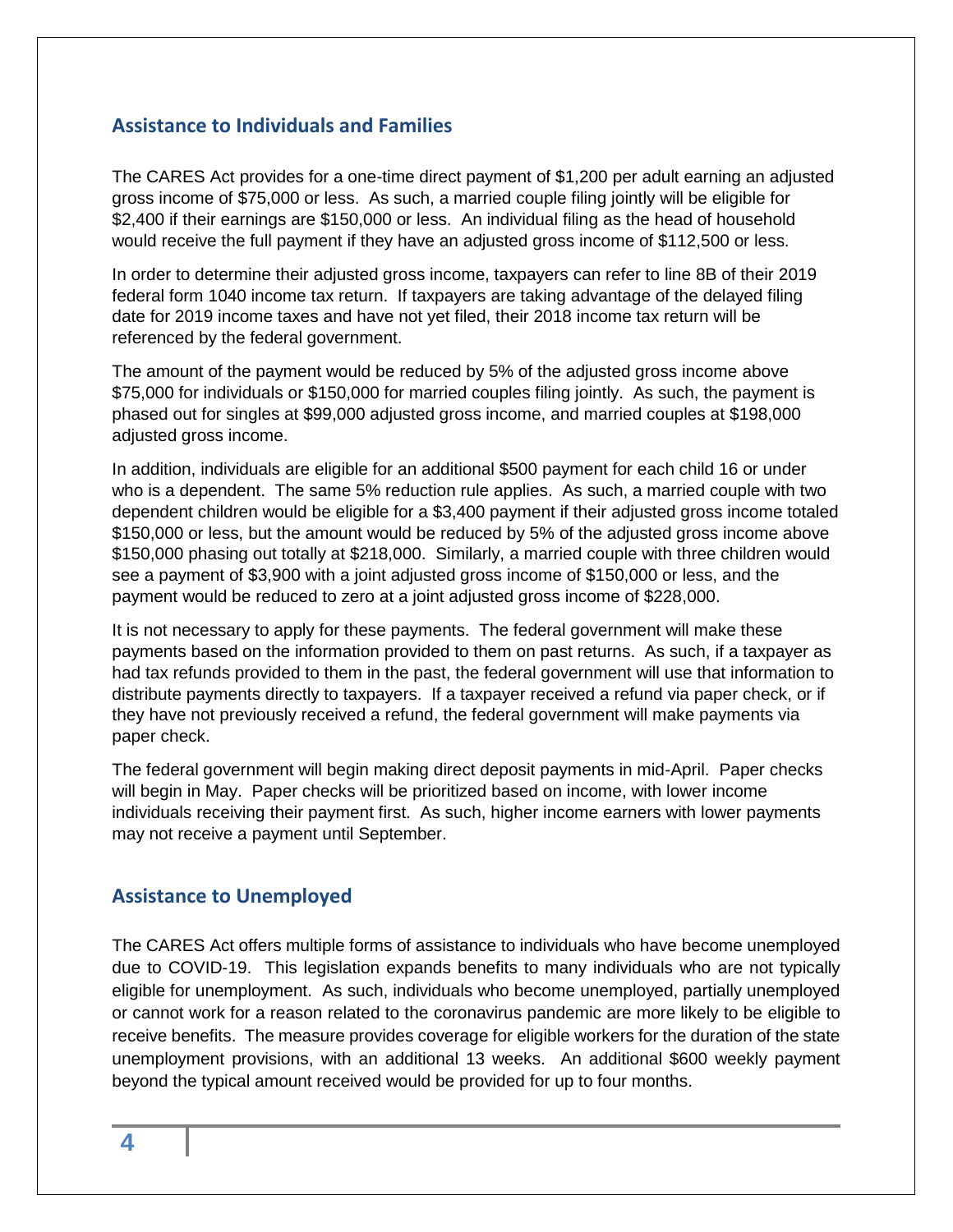As an example, an individual may earn \$1,000 per week. Because the position is at a nonessential business, that individual may be entitled to unemployment in the amount of 40% of the typical weekly earnings. The individual would then receive \$400 in unemployment benefits, in addition to \$600 per week for four months. As such, the individual would earn the same amount as he or she was being paid to work.

The \$600 in extra benefits is also available to eligible part-time unemployed employees. As such, it is possible that some individuals will be compensated more while unemployed than they were while employed. Eligible self-employed individuals who cannot work due to COVID-19 related circumstances may also be eligible for unemployment benefits.

In addition to expanded monetary benefits, the length of benefits has also been expanded. Further, the typical one-week waiting period has been waived. However, given the massive increase in volume of applications, processing of applications may take longer than usual.

It should be noted that individuals who are able to work from home, or who are receiving paid sick or family leave while at home, are not typically eligible for unemployment benefits. Further, individuals who have been unemployed for an extended period of time and have not yet been successful in securing employment may similarly not be eligible. Questions regarding eligibility for unemployment benefits should be directed to the New York State Department of Labor. They have extended office hours to address the increase in anticipated concerns. They can be reached at 1-888-209-8124 from 8:00 AM - 7:30 PM Monday - Thursday, 8:00 AM – 6:00 PM Friday, and 7:30 AM – 8:00 PM Saturday.

People that are calling for these benefits are encouraged to be patient, considering phone lines are jammed with historic numbers of people applying for unemployment benefits.

They also have useful information posted on their website:

<span id="page-4-0"></span><https://applications.labor.ny.gov/IndividualReg/>

#### **Assistance for Small Businesses**

The CARES Act includes \$349 billion for small businesses to maintain payroll and some overhead expenses.

Businesses under 500 employees, or under 500 employees per physical location for food service and accommodation businesses, can receive a Small Business Interruption loan up to 2.5 times their average monthly payroll, up to a maximum of \$10 million. These loans may be used for payroll, benefits, salaries, interest payments, rent, utilities. Fees are waived. Collateral and personal guarantees are not required. Payments are deferred for at least 6 months, and possibly up to one year.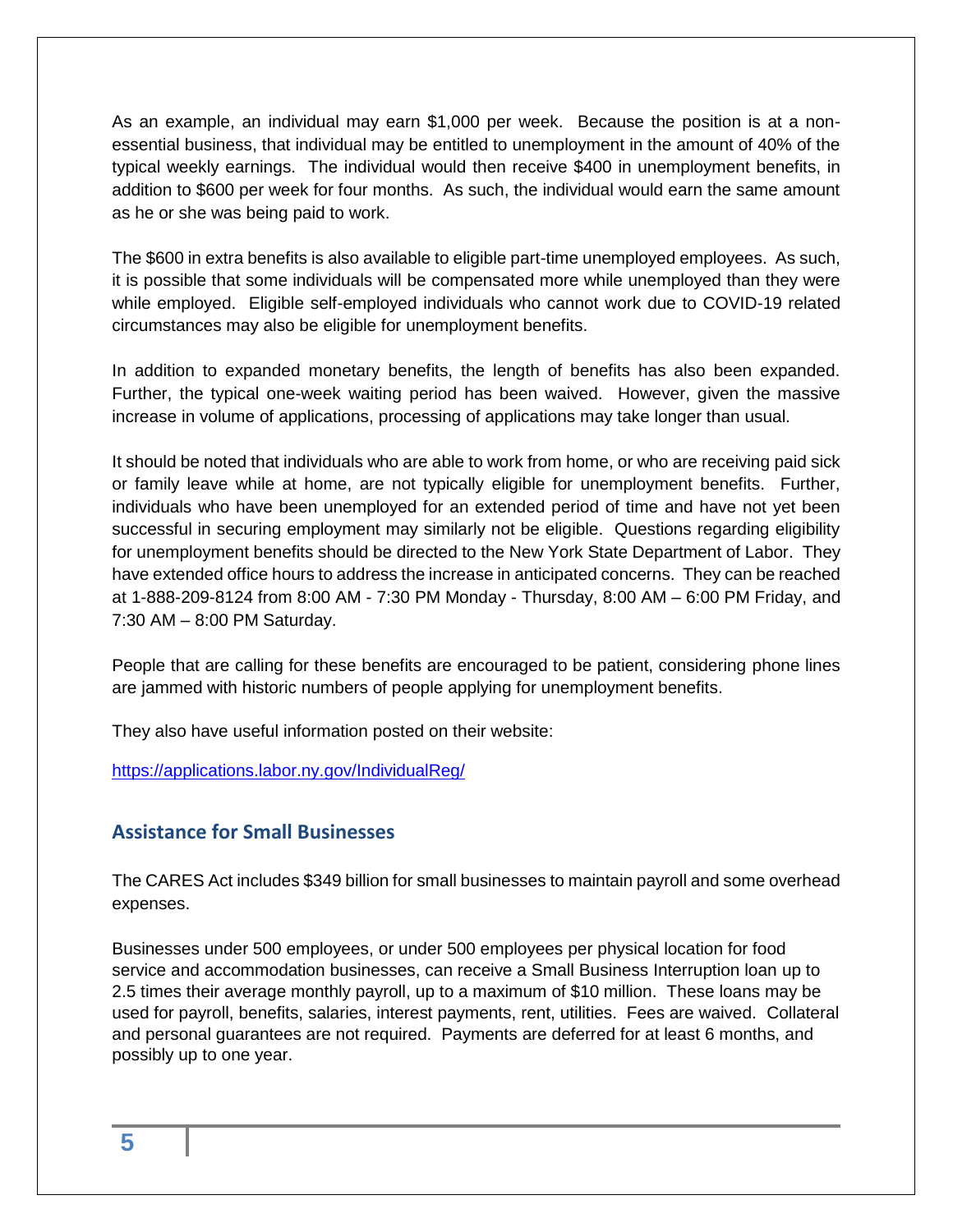A very useful feature of these loans for businesses is that the principal can be forgiven, up to the total cost of payroll, mortgage interest payments, rent, utility payments, and additional wages to tipped employees.

In addition, the CARES Act allocates \$10 billion in emergency grants for small business which can be converted into advances on forgivable loans. It also provides \$17 billion to pay the principal, interest and fees on existing federally guaranteed small business loans for a period of 6 months. Because of the anticipated high utilization of this loan program, the CARES Act allocates \$1 billion to administration, training, consulting and education related to these loan programs.

It is important to note that although \$349 billion is a lot of money, it is anticipated that this program will be highly utilized. Further, it appears that funds may be made available on a first-come, firstserved basis. Thus, it may be advisable for businesses to apply for such loans as soon as a need is identified. Small business seeking assistance from this program should contact the Small Business Administration. Further information is available on their website: <https://www.sba.gov/funding-programs/loans/coronavirus-relief>

#### <span id="page-5-0"></span>**Assistance to Governments**

The aid to local governments contained in the stimulus package is important to help families, the business community and the County of Erie regain some sound financial footing. The assistance provided to workers who, through no fault of their own, find themselves unemployed or underemployed as a result of this crisis, is also much needed. The financial impact will be felt long after the quarantines and shutdowns end. This legislation is necessary to help communities like Erie County, but long-term, revenue streams the County budget relies on will most certainly be impacted.

The \$2 trillion stimulus package passed by the United States Senate and House of Representatives, and signed by President Donald Trump, specifically spells out how local governments will be aided in their recovery from the Coronavirus pandemic.

Erie County will receive \$159 Million from the federal government. The very serious issue, based on the legislation, is that this \$159 million must be spent directly on Coronavirus related expenses only. This means the \$159 million cannot be used to offset what is going to be the biggest negative impact on our budget: the anticipated loss of sales tax revenue.

To break this down further:

- Legislation authorizes \$150 billion in payments to states, local governments, territories, tribal units, etc.
- Each state is authorized to receive at least \$1.25 billion, meaning less populated states receive the same amount as higher populated states like New York.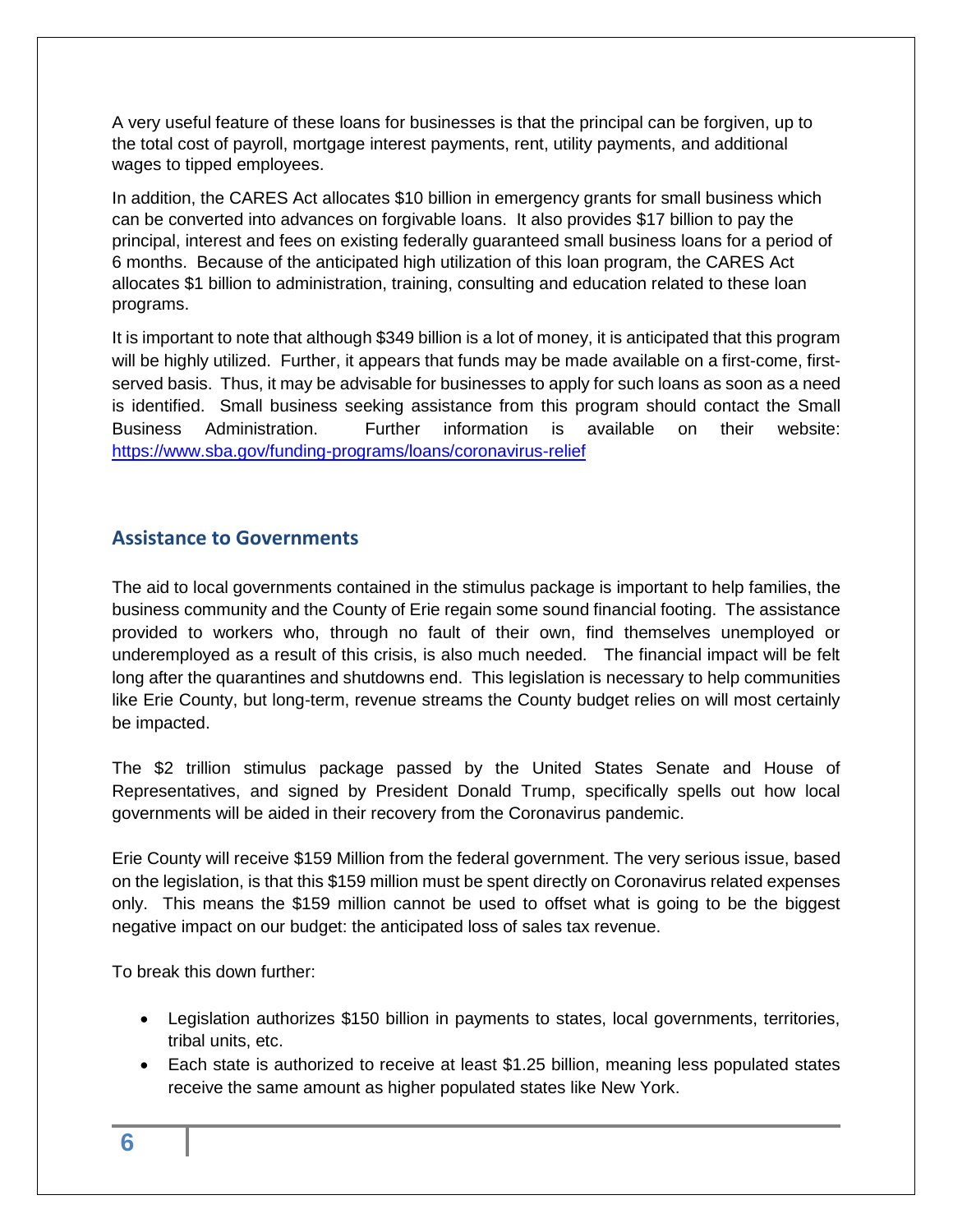- For states authorized to receive more than the minimum threshold, the aid to states is based on each state's total population compared to the population of the United States
- Local governments, such as Erie County, are authorized to receive a share of what is allocated to the state.
- A local government is defined as having a population of more than 500,000. This is why the City of Buffalo does not qualify, but Erie County does.
- The counties share from a pool that is equal to 45% of the total amount authorized for the state. That 45% is shared based on the proportionate population of the county as compared to the entire state.
- Aid is based on population, not on number of cases.
- Erie County is also home to two tribal areas. As such, those governments would also likely be authorized to receive funds.
- Erie County will be restricted as to how that \$159 million is spent;
- Erie County applies for the funds directly. The money is not disseminated from the state.
- The funds are to be disseminated within 30 days of the law's enactment.
- The "Chief Executive" must submit his/her request for funding to the U.S. Treasury. We did receive a copy of the County Executive's direct request to United States Secretary of the Treasury Mr. Steven Mnuchin.
- The allocation must be spent on "necessary expenditures incurred due to the public health emergency with respect to the COVID-19 virus."
- The allocation must be spent on expenditures that were not budgeted in the adopted 2020 Erie County budget.
- The allocation must be spent on expenditures between March 1 and December 31, 2020.

The process and expenditures will be subject to oversight by the Inspector General of the U.S. Treasury.

#### <span id="page-6-0"></span>**Current Erie County Cash Flow**

Our local economy is in uncharted waters from a fiscal perspective. This uncertainty will have a direct impact on our budget. That being said, we all must work together in a collaborative manner to not just survive but thrive once the health crisis dissipates and we start managing the fiscal ramifications of COVID-19.

It seems highly likely that sales tax revenue will decrease as a result of COVID-19 impacts. The drop in sales tax revenue for Erie County could be anywhere from 10% to 50%. We are preparing models on hoe deep losses will be if the percentage drop is even more. Based on last year's sales tax revenue, Erie County could lose between \$16 million - \$80 million in sales tax revenue through June. That impact on our county finances would be devastating, especially if sales tax revenue drops more than the model using the 50% figure. As you are aware, sales tax revenue is the largest source of revenue for the County of Erie.